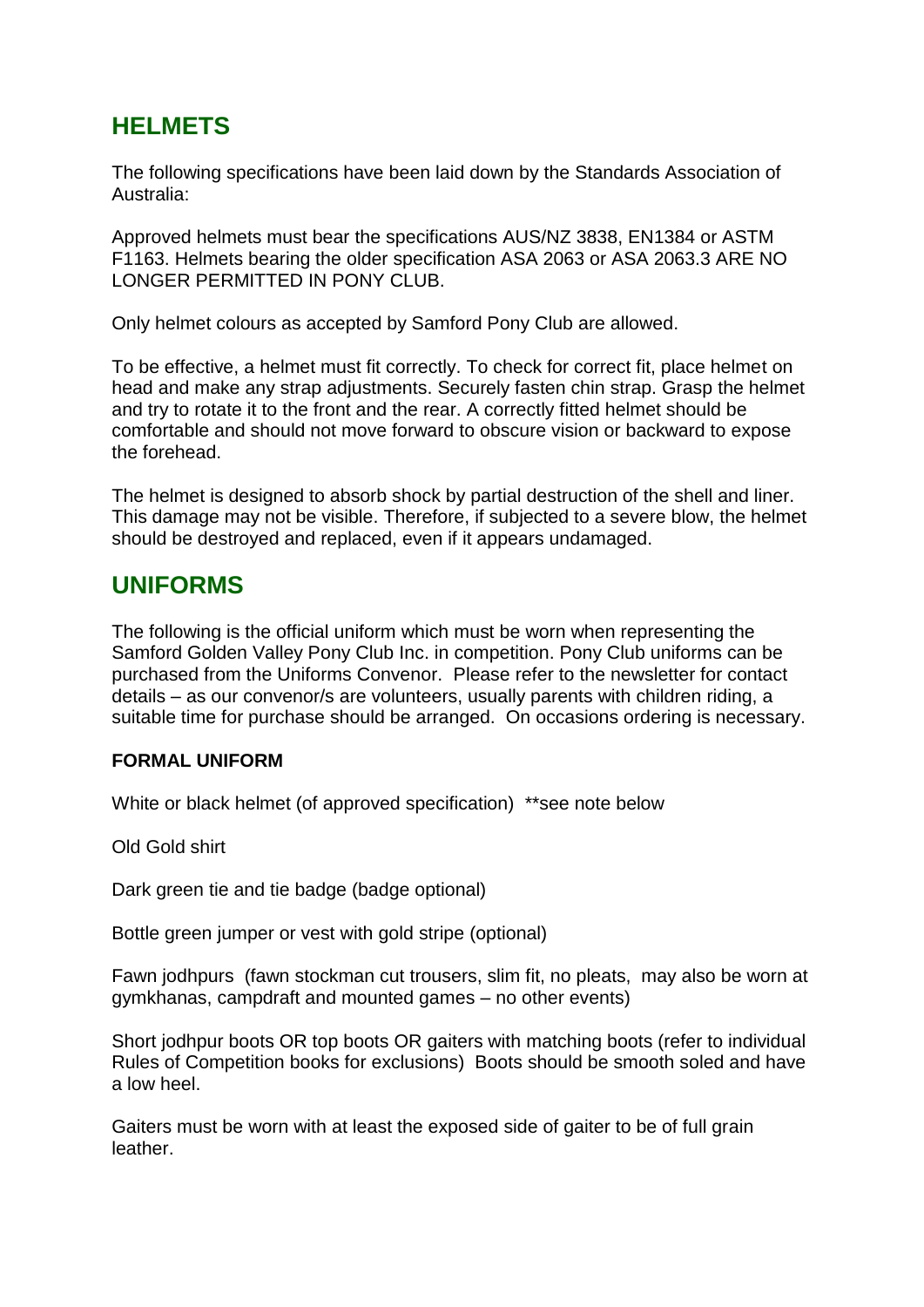\*\*When competing in a march past (ie J F Mc Gill Formal Day) all riders are to have a black helmet. The committee shall provide a helmet cover for use at the event if required.

### **MUSTER UNIFORM**

White or black helmet (of approved specification)

SGVPC polo shirt

Fawn or green jodhpurs or bone stockman cut trousers (slim fit, no pleats, no denim)

SGVPC saddlecloth

Gold SGVPC sweatshirt (optional) or SGVPC rugby jersey

Short jodhpur boots OR top boots OR gaiters with matching boots (refer to individual Rules of Competition books for exclusions) Boots should be smooth soled and have a low heel.

Gaiters must be worn with at least the exposed side of gaiter to be of full grain leather.

**Jewellery – Necklace and bracelet only allowed under shirt. Rings only allowed under gloves. Only sleepers or stud earrings (or that size and style) allowed.**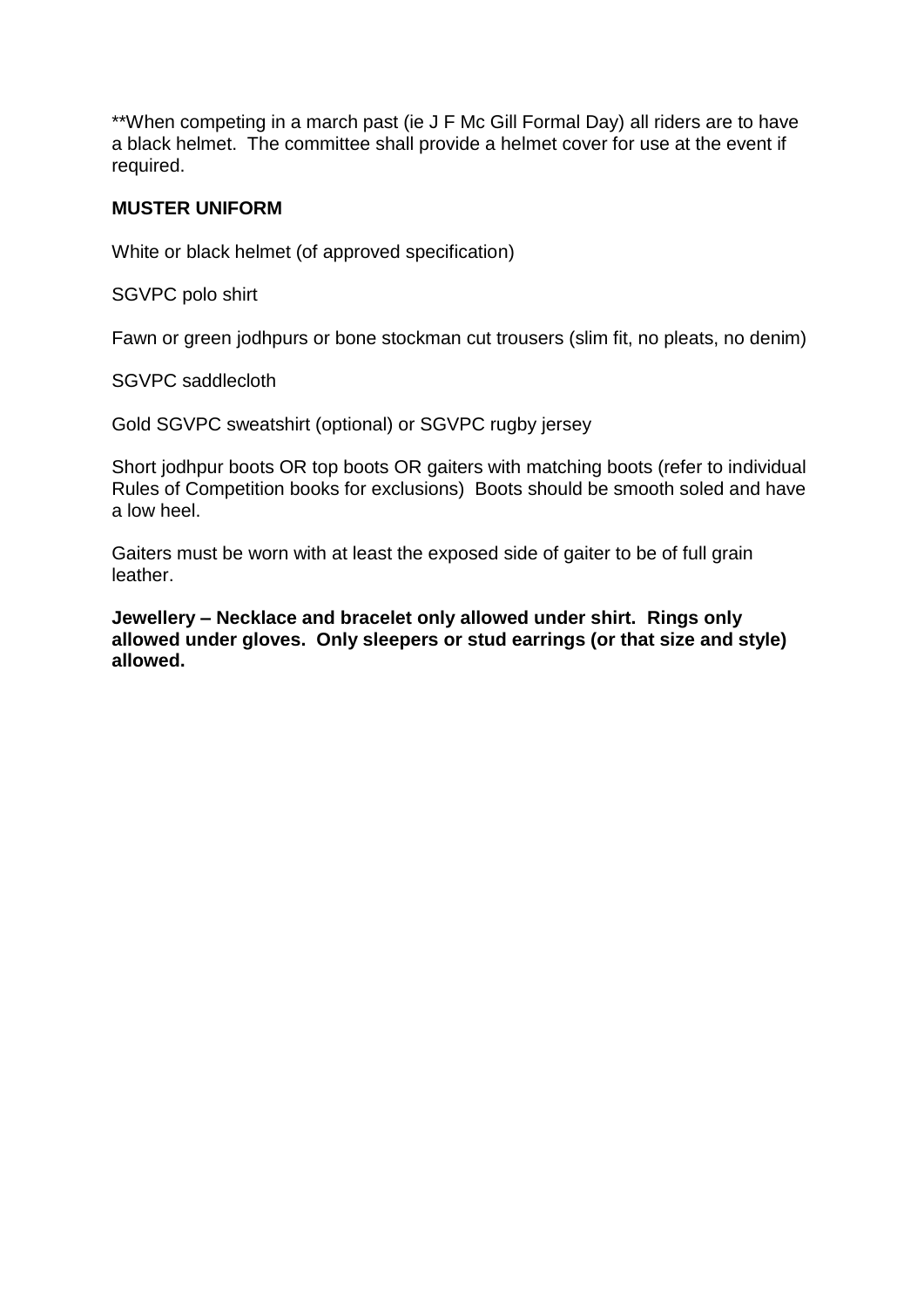## **NOMINATIONS**

To attend an event riders must have attended two club musters in the 12 months preceding the event. (PCAQ rule effective from 2010).

There are three "Golden Rules" for attending outside events.

1. Nominations for Pony Club events must be made through the Club Nominations Officer (refer Office Bearers on front of Newsletters).

2. Individual/late nominations are not normally accepted by the Host Club. In the case where a late nomination is accepted SGVPC will levy an extra \$10- per rider. Host Club often levy extra fees for late nominations also.

3. Payment of nomination fees should be paid immediately upon receiving invoice.

a) direct credit (preferred option) to Samford Golden Valley Pony Club account no. 140302134 BSB 633-000 Bendigo Bank

b) Cheque posted to SGVPC PO Box 165, Samford, 4520 with copy of invoice or full details of payment

c) Cash by arrangement only – please contact the Treasurer

The preferred option when nominating is via the link on the website. Please ensure the email is headed with the Event Name and Location plus the Rider's Name. This is very important to assist the Nominations Officer and also to ensure your email is not deleted as spam. Unpaid nomination fees may result in no further nominations being accepted.

Event flyers and closing date for nominations will be advertised on the club website (date is up to a week prior to host clubs closing date). As we do not always receive flyers please also refer to PCAQ and Zone 1 websites for further events (links available from our website)

From the start of 2006, in dressage - horses will not be allowed to ride in a higher class than listed on their performance card.

From the start of 2006, riders are required to take their PCAQ membership card with them to all events that they attend. They will be required to show these to the event organisers before commencement of the event.

Parents of all riders competing at Pony Club events are usually requested to assist in conducting the event by acting as pencillers or stewards. As a general rule, one parent per every three riders from the Club will be required to assist (refer to specific nominations forms).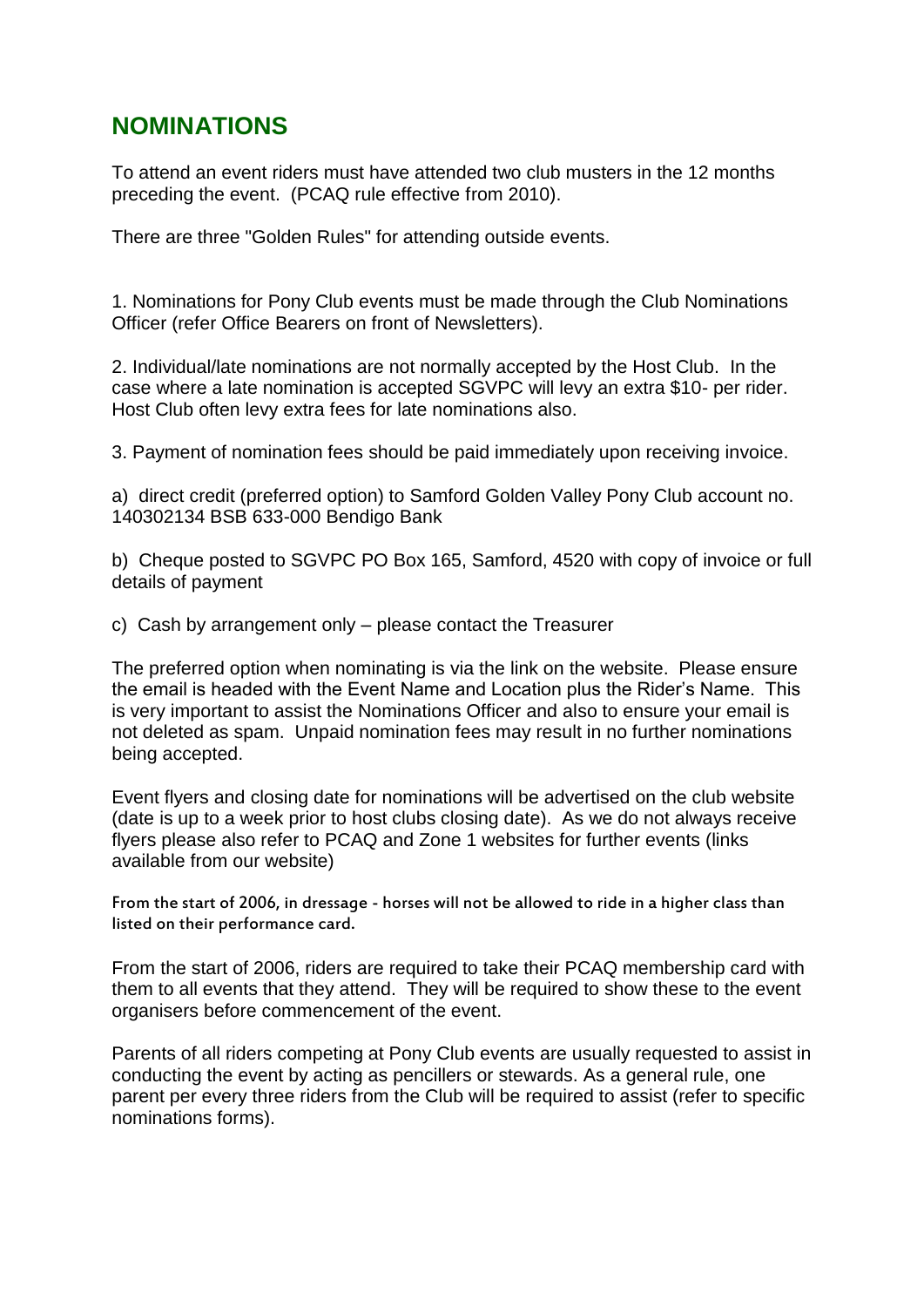# **PERFORMANCE CARDS**

Graded Performance Cards are required for horses ridden by members aged 13 and under 26 years who compete in OFFICIAL competitions. Cards are available through the Club Secretary. **Please note it is the horse that is graded, not the rider. In showjumping, pony and galloway horses now must have performance cards.**

An "Application to Register a Horse" form (refer back of this booklet also available on PCAQ website) should be completed and handed to the Club Secretary who will arrange for it to be processed by PCAQ. Performance cards cost \$5.50 each. It is important that all details of the horse, including past owners and EFA details, where applicable, are recorded. Please allow ample time for these applications to be processed.

ALWAYS TAKE THE RELEVANT PERFORMANCE CARD TO AN OFFICIAL EVENT. THE ORGANISING COMMITTEE MAY PREVENT A RIDER FROM COMPETING IF A PERFORMANCE CARD IS NOT PRESENTED.

The organising Secretary of an official event is responsible for entering points/wins on Performance Cards.

#### **Points are recorded as follows**

| Showjumping         | recorded to 3 <sup>rd</sup> place                               |
|---------------------|-----------------------------------------------------------------|
| <b>Dressage</b>     | recorded to $6th$ place, but only if a rider obtains            |
|                     | 55% or more.                                                    |
| Combined Training - | recorded to 5 <sup>th</sup> place                               |
| <b>ODE</b>          | Improvers & Restricted Novice recorded to 3 <sup>rd</sup> place |
|                     | Novice/Open recorded to 6 <sup>th</sup> place                   |

If a Performance Card is lost or destroyed, the Club Secretary can arrange a replacement, at a cost of \$5.50 per card. Ungraded Performance Cards are available for Sporting & Campdraft. These Cards are used for the selection of Interstate Teams.

## **PCAQ MEMBERSHIP CARDS**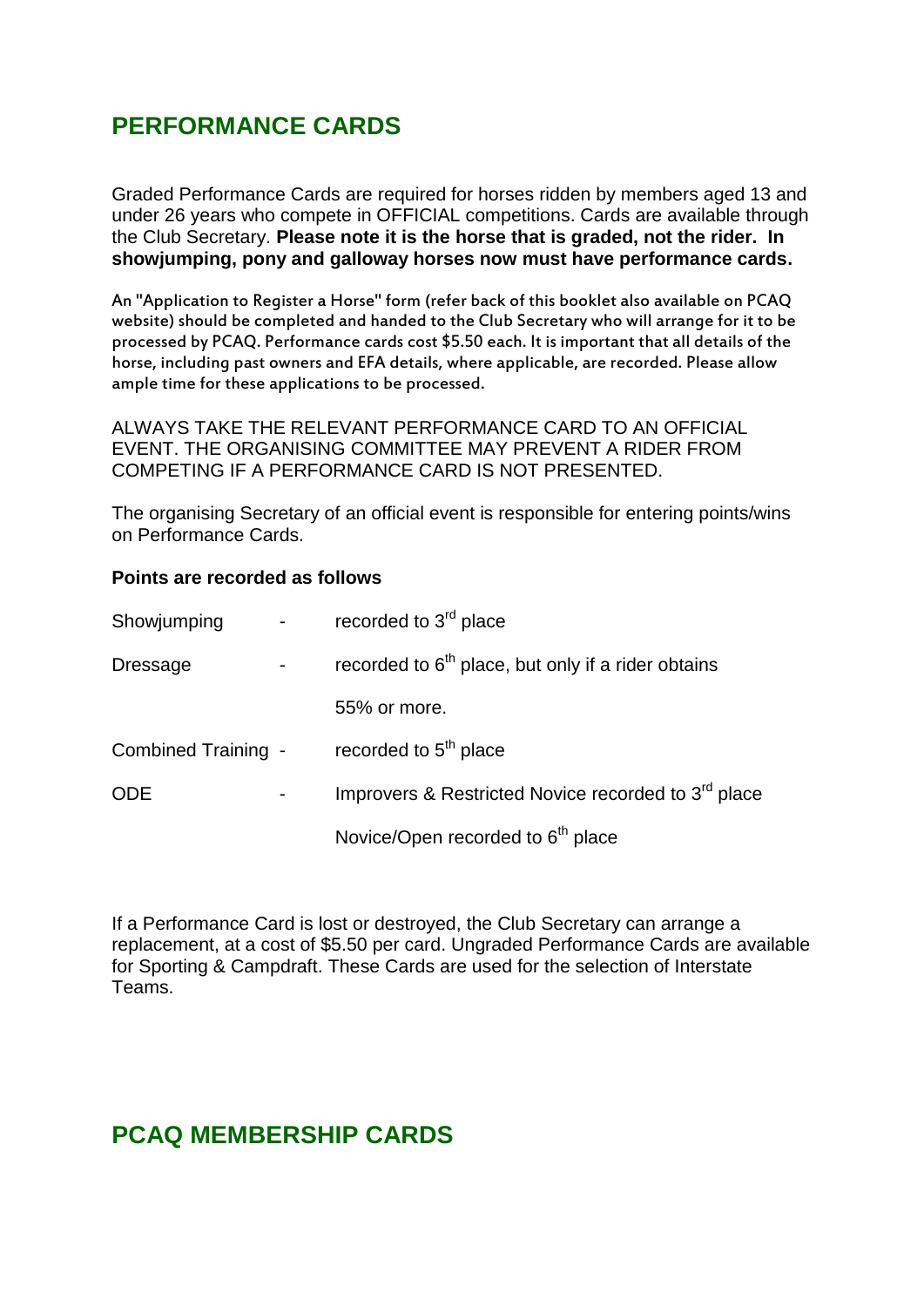As of 2001, all PCAQ members, including non-riding members, have been issued with a membership card.

It is important that riders take these membership cards to competitions along with their Performance Cards (if applicable), as a PCAQ Official may at any time, ask to see proof of PCAQ membership. A receipt is suitable while awaiting issue of your card.

# **ZONE 1 EVENTS**

Queensland is divided into 26 zones and Samford Golden Valley Pony Club is within Zone 1. Zone 1 run several events during the year and members are encouraged to attend. End of year awards are presented for individual and club results. It is a Zone 1 rule that all riders must stay for presentation of ribbons/trophies at events (It is also a courtesy to do so at all events). Please ensure that you are wearing your full uniform with ties neat and shirts tucked in for presentations. Failure to stay can have riders excluded from Zone 1 events for 12 months.

## **EVENTS - WHAT IS A….?**

To compete in any of the following events, You must be a financial member of SGVPC, wear the correct full competition uniform (see the Uniform section) and nominate through the Club's Nomination Officer. You also must have attended two club musters in the preceding 12 months. Ribbons are usually awarded to  $4<sup>th</sup>$  or  $6<sup>th</sup>$ place, and trophies are also usually awarded. Nomination cost may vary, but is usually around \$15 – to \$20- per rider. Competitions begin around 8.30am, and finish well after lunch.

The following is a guide only. If you require clarification, please ask an Instructor. ANY GEAR NOT LISTED IN THE PCAQ UNIFORM & SADDLERY RULES FOR GEAR CHECK BOOK **IS NOT PERMITTED.** Relevant rule books are available in print form from PCAQ or electronically from the PCAQ website.

### **GYMKHANA**

Gymkhanas are usually fun days, although they are still very competitive. They are sporting days where most events are run against the clock. Trophy/ribbon presentations can be mounted or unmounted, and ribbons are usually awarded to  $6<sup>th</sup>$ place in each event.

### **ONE DAY EVENT (ODE)**

#### **Dressage/Cross Country/Showjumping**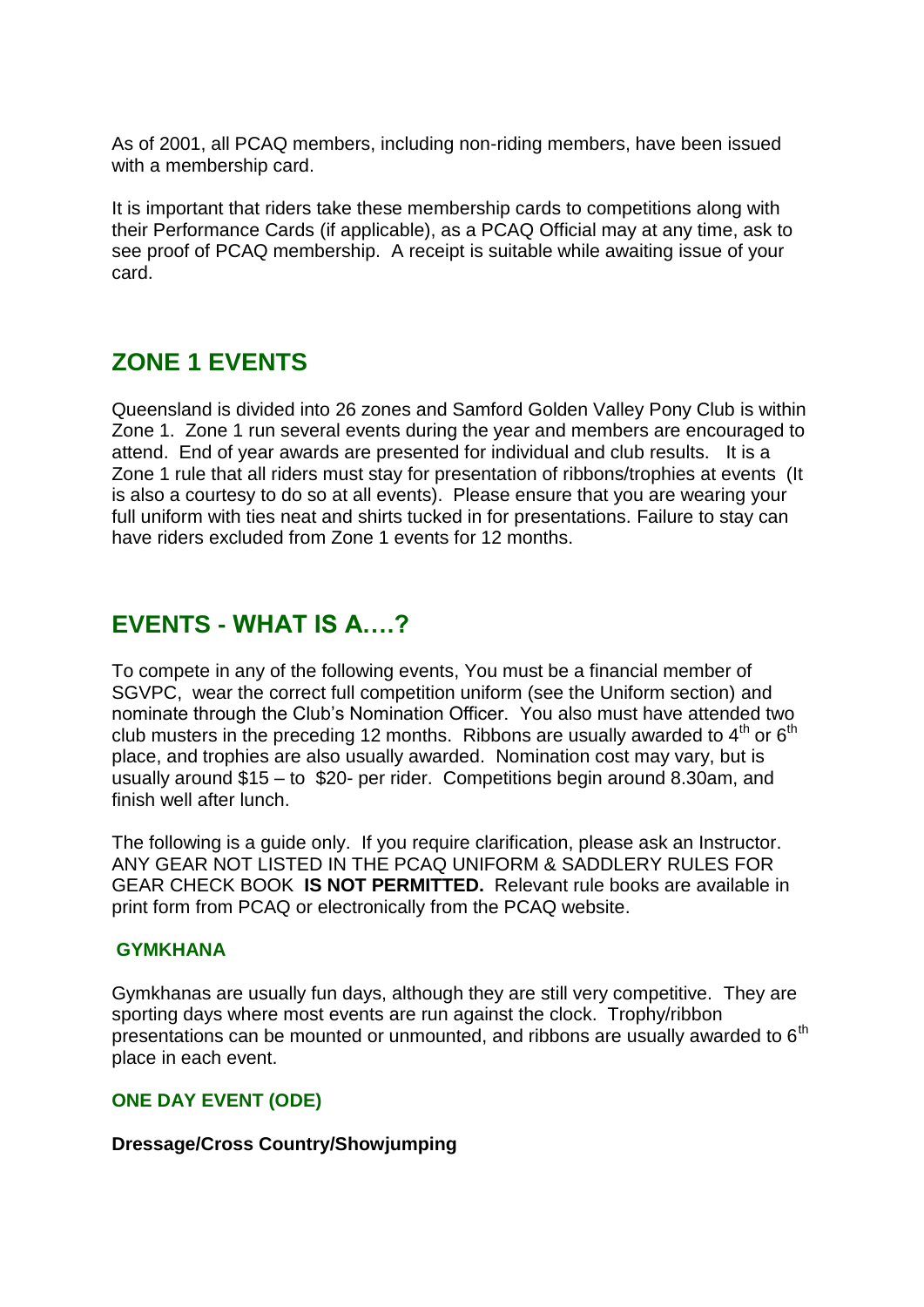This is the Pony Club equivalent of a Three Day Event. Overall penalty points are tallied and ribbons/trophies awarded on all three phases collectively, not for each phase. The first phase is a Dressage test. Refer to the section on Dressage for further information.

This is followed by the Cross Country course comprising 20 – 25 jumps. A time limit applies and time penalties are awarded for exceeding this. Penalties are given for the  $1<sup>st</sup>$  and  $2<sup>nd</sup>$  refusals and elimination for the  $3<sup>rd</sup>$  refusal at any one jump. You are also eliminated for errors of course. Mud maps of the course are supplied. You are allowed to walk the course on foot before the event starts. You do not have time, when on horseback, to read a map, so you must be very sure you know the course beforehand! Jumps are numbered, with a particular coloured number for each grade, and you should always jump with a white flag on the left and a red flag on the right of your jump.

Showjumping is the final phase. All competitors jump the same course, however the heights are changed for each grade.

If you are eliminated in any one phase of the competition, then you are automatically eliminated from the whole competition.

### **DRESSAGE**

A Dressage Event consists of one or more tests (normally the competitors ride 2 tests) between individually mounted riders performing specified Dressage Tests to PCAQ rules, according to the level attained by the horse (not the rider). Gradings are Preliminary, Novice, Elementary, Seniors (over 25 years). Age groups also apply ie. under II years & II to under 13 years. Riders must ride in their correct grade only and riders I3 years and over should present Dressage Performance Cards. Tests are set by the organising committee. Two Judges are used and their scores are averaged. A horse must obtain at least 55% of the total possible marks to be eligible for a variation in grading. Some rules are:

#### **SHOWJUMPING**

A showjumping competition is one in which the combination of horse & rider is tested under various conditions over a course of obstacles. It is a test intended to demonstrate the horse's energy, skill and obedience in jumping, and the rider's horsemanship. If a competitor makes certain errors such as knocking down an obstacle, exceeding the time limit, jumping the incorrect obstacle, or the horse refuses to jump etc, penalties are incurred. The rider completes two or three separate courses, which are numbered consecutively in the order in which they must be jumped. Combination obstacles carry only a single number, followed by a letter designating the order in which they are jumped, eg. 5a, 5b.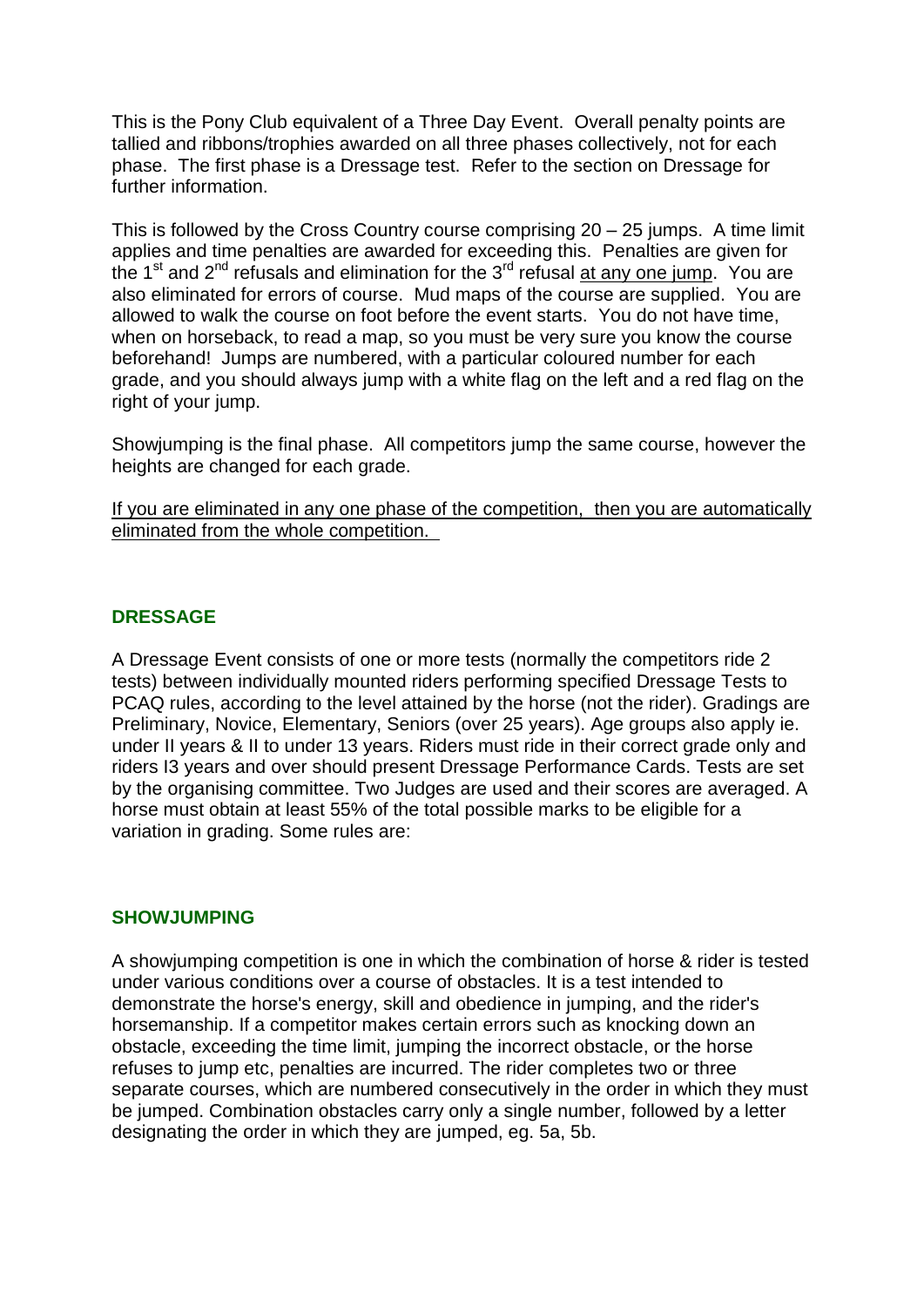### **COMBINED TRAINING**

Combined Training is a two phase competition: Dressage and Showjumping, in that order. The same horse and rider must complete both phases, and elimination from one phase involves elimination from the whole competition. Some points to note:

Grading - horses will have both a dressage and a combined training grade.

Dressage tests are judged under PCAQ Dressage rules, with the exception that callers and whips are not allowed. Refer to dressage section for more information.

Jumping tests consist of one round of the course, judged under PCAQ rules. There will be approximately 8 to 12 numbered obstacles in a timed course.

### **PRESENTATION OF HORSE & RIDER**

The following is a guide to what Judges look for in a Presentation Class:

### **HORSE**

- Conformation or past injuries should not affect the judging
- A healthy, glossy, well-groomed coat should have a slight edge over a clipped horse (if all else equal).
- A correctly plaited mane and tail should have a slight edge over hogged/natural mane & trimmed/pulled tail (if all else equal). Tails to be plaited correctly (end of plait tucked away and not hanging down).
- Number of rosettes on neck should be an odd number with the forelock making an even number. Rosettes should be in a straight line.
- No ribbons in mane & tail. False tails are acceptable.
- Horse should be clean around mouth & tail.
- Hooves should be painted or oiled only on the wall and not the sole. Excess hair can be trimmed from the fetlock and coronet band.
- Ear hair of unclipped horses trimmed level with edge of ears.

#### GEAR

- No extra marks for new or expensive gear, but whatever the rider has, it must fit correctly and be clean and well cared for.
- If the horse is competing in boots/bandages, these must be worn for presentation and applied correctly. Bridles must be correctly fitted and sit straight, with all keepers in place. Bits must be clean and buckle holes free of grease.
- Girth must be tightened properly and if buckling under the saddle flap, a buckle guard must be in place.